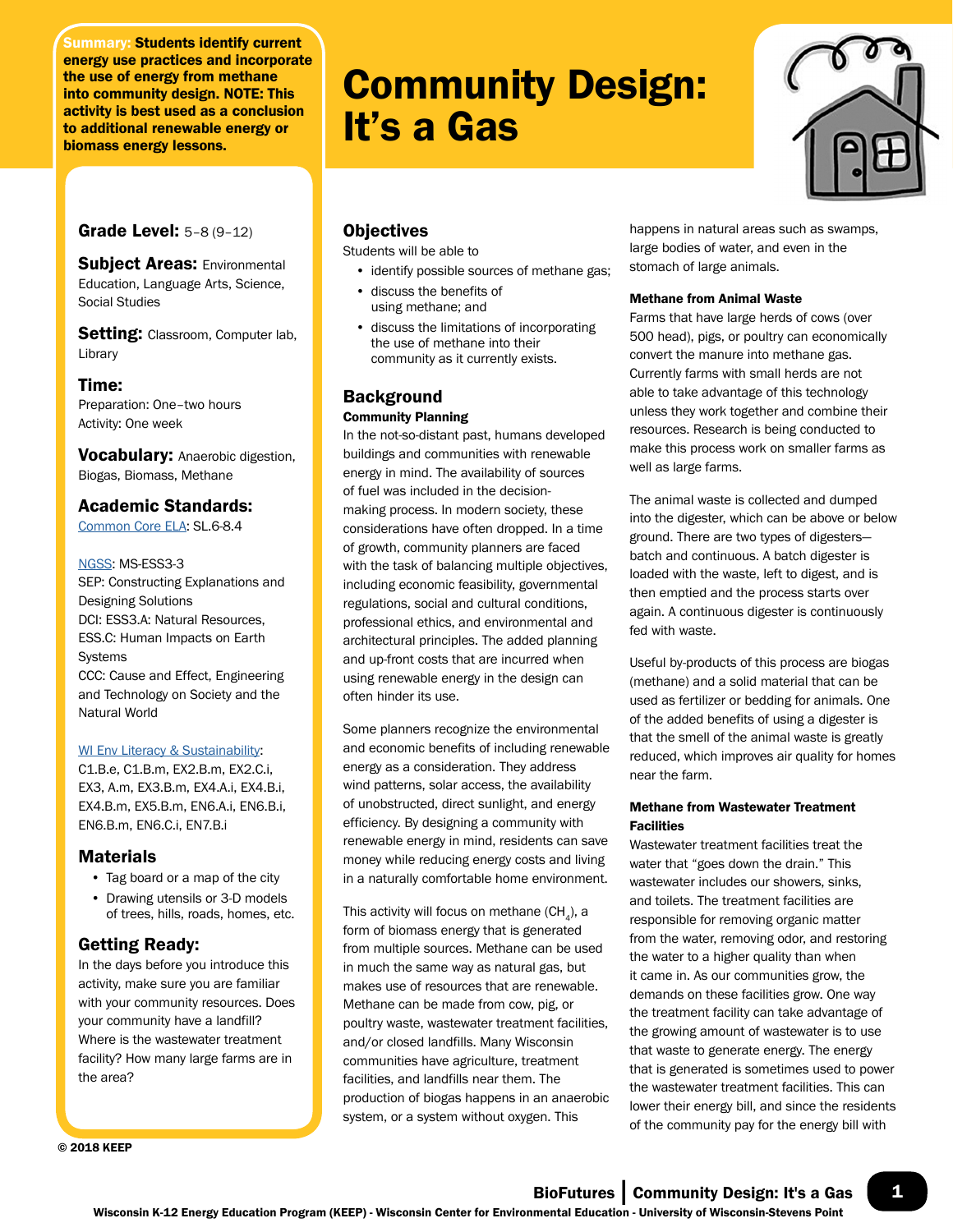tax money, it benefits not only the facility but the community as well. Some of the other benefits are the reduction of odors and the reduced production of solid waste. The solid waste that is produced can be used as a soil amendment after being processed.

#### Methane from Landfills

Most communities have a landfill nearby. When a landfill is filled up, it is then sealed off. Once the landfill is sealed, an anaerobic situation is created. The waste in the landfill breaks down in the absence of oxygen and gives off gases which are harmful to people and the environment. In order to prevent the release of the gases into the atmosphere the landfill gas is collected and flared. If you drive by a landfill at night, you can sometimes see the flares burning. One of the gases released is methane. Instead of burning the gas and not using it for the useful purpose, the gas can be burned to create electricity or used as fuel for heating.

See the activity "Roadside Renewables" for additional background information.

## Procedure

#### **Orientation**

Talk about the principles and issues involved in community planning. Ask students what considerations they should address in designing the home plots and open spaces for a small community. Have them share ideas with the class. Encourage them to reflect on what comes into a community (electricity, water, fuel) and what leaves a community (waste, trash, heat). Consider other community needs such as transportation, recreation, privacy, etc.

Challenge students to identify which of the community activities are energy-related. Discuss which energy resources are currently used by most communities and how they enter and leave the community. Review costs and benefits of current energy use practices.

Introduce the topic of energy from alternative sources such as biomass. Can they name sources of biomass? Explain that there are many different ways biomass can be used to generate heat or electricity. Explain what methane is and how it can be made and used.

NOTE: This activity addresses one renewable resource—biomass from methane—which can be utilized in the development of a sustainable community. Refer to the activity "Sustainable Communities" in *Doable Renewables: A Renewable Energy Education Supplement* to the KEEP *Activity Guide* for an activity that includes all renewable energy resources.

#### **Steps**

- 1. Explain that the mayor of town X has requested information about biogas energy systems and is interested in developing more energy resources for his/her community. NOTE: Town X can be a fictional town or students can select an actual community such as their own. Other options include providing a map of a city for students or providing them tag board with pre-marked physical features such as rivers; wooded, plain, and wetland areas; topographical features; and existing structures (farms, homes, landfills, wastewater treatment facilities, power lines, etc.).
- 2. Inform the class that the goal is to assess a city for the potential of utilizing biogas energy technologies.
- 3. Establish teams of three or four students. If you are having students assess their own city, give them a few days to document the significant environmental and physical features, etc.
- 4. Explain that biogas energy technologies are often left out of the design of a city. Use the following questions to pose ideas for incorporating biogas into the students' site design:
	- What nonrenewable resources are currently heavily used?
	- Is there a renewable energy source being utilized for heat or electricity?
	- Are there options for incorporating biogas energy sources into active systems?
	- Which options seem the most cost effective?
- 5. Assign student groups the task of incorporating biogas energy technologies into their city. Give students a week to establish their design.

#### Closure

Have students present their findings to the entire class and lead a discussion on how they decided to lay out their city. The discussion should include benefits and drawbacks to developing methane systems in the community. Have other students critically analyze each subdivision, making recommendations for improvement. Have students redesign their subdivision after student presentations and critiques. How do the designs change over time?

#### Assessment Formative

- Were students able to identify the many ways a community can utilize bioenergy in the form of methane?
- Were students able to show the benefits and drawbacks to developing a community utilizing renewable energy?